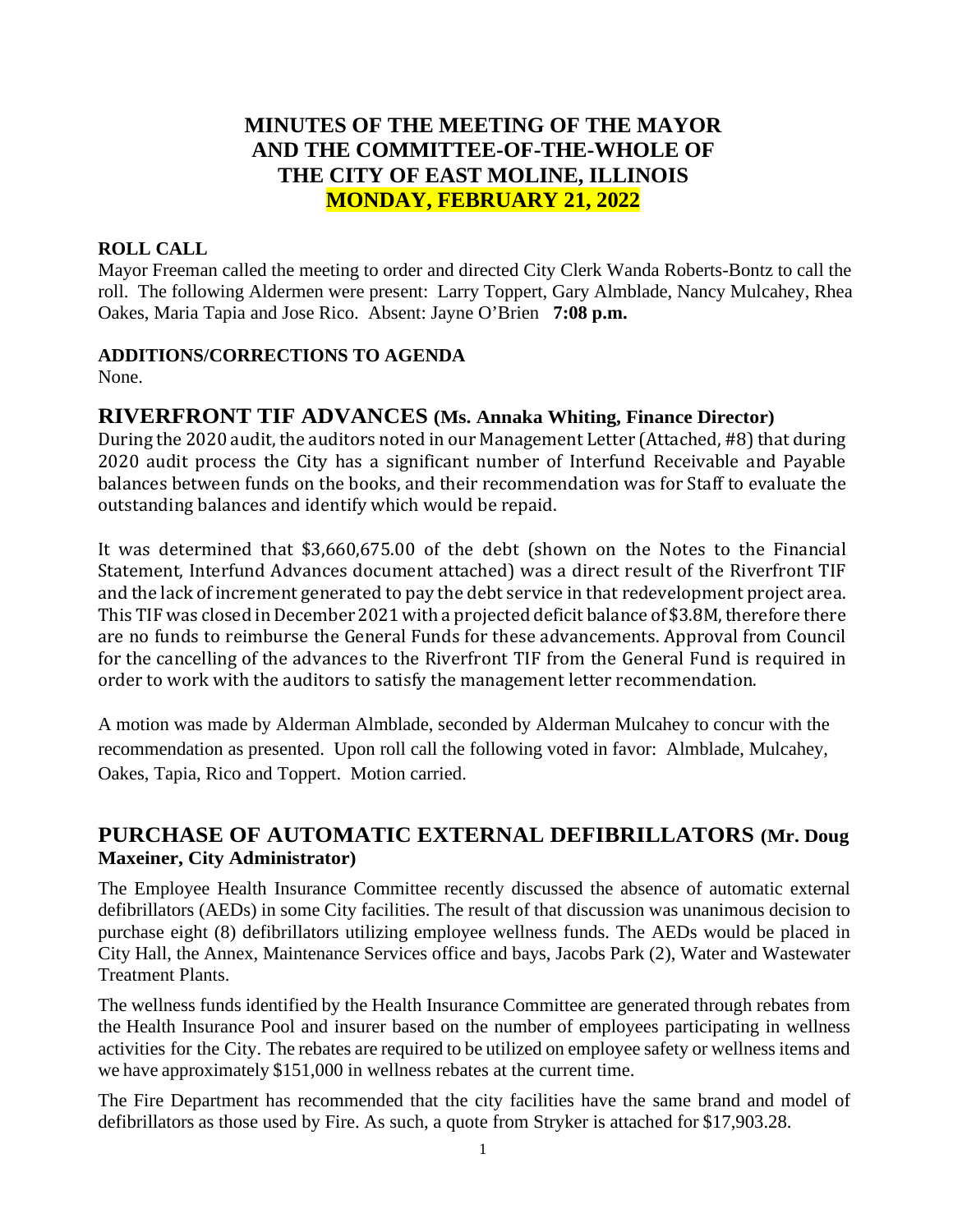**FINANCIAL: This is not a budgeted item. Actual Cost:** \$17,903.28 **Funding Sources:** Employee Wellness Funds **Departments:** Human Resources **This is not a CIP.**

### **RECOMMENDATION:**

Staff recommends approval of the purchase of eight (8) AEDs from Stryker \$17,903.28.

### **ADDITIONAL COMMENTS:**

Funding for this purchase is through the insurance pool. Wellness funds are allocated to the City based on wellness participation throughout the year. To date, the City has approximately \$151,000 available for the reimbursement of approved wellness expenditures.

A motion was made by Alderman Almblade, seconded by Alderman Toppert to concur with the recommendation as presented. Upon roll call the following voted in favor: Almblade, Mulcahey, Oakes, Tapia, Rico and Toppert. Motion carried.

# **R.A.I.S.E. GRANT – FY 2022 (Mr. Tim Kammler, Engineering Director)**

The US DOT has provided a Notice of Funding Opportunity for the 2022 round of Rebuilding American Infrastructure with Sustainability and Equity (RAISE) grants. Funds for the FY 2022 RAISE grant programare to be awarded on a competitive basis for surface transportation infrastructure projects that will have a significant local or regional impact. Grant awards under this program have a maximum amount of \$25M.

Based on the NOFO guidelines, the City of East Moline and our Greater Downtown Streetscaping Plan remains an excellent candidate for funding. Staff would like to compile and submit an application for this grant utilizing the city's downtown master plan; applications are due on or before April 14, 2022.

A copy of the city's FY2021 application along with all applicable documents is still available on the city's website for review.

**FINANCIAL: This is not budgeted item. Amount Budgeted:** 0 **Actual Cost:** N/A

#### **Recommendation:**

Approve preparation and submittal of RAISE Grant Application.